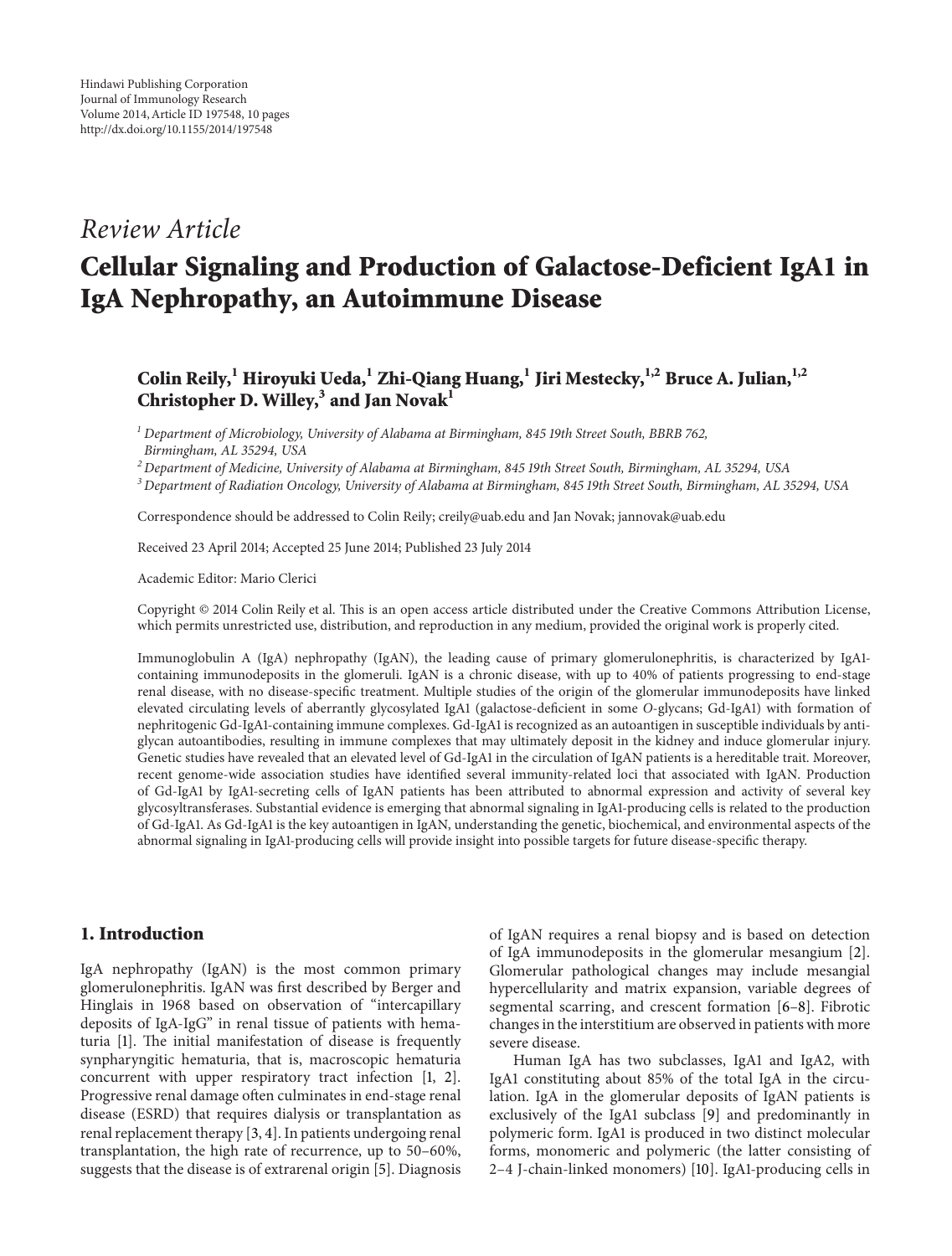mucosal tissues secrete predominantly polymeric IgA1; in contrast, the monomeric form accounts for >90% of the IgA1 in the circulation [10].

IgA1 contains both *N*-and *O-*linked glycans. In *N-*glycans, the first sugar added, *N*-acetylglucosamine (GlcNAc), is linked to a nitrogen atom in a N-X-S/T sequence motif, whereas *O-*glycans have *N*-acetylgalactosamine (GalNAc) bound to the oxygen atom of serine or threonine. Both subclasses of IgA are *N-*glycosylated, but only the IgA1 subclass has *O-*glycans. IgA1 *O*-glycosylation sites are located in the hinge region, with 3–6 *O*-glycans per heavy chain. IgA1 *O*-glycans are core 1 structures that normally consist of GalNAc with a  $\beta$ 1,3-linked galactose (Gal). The final extension of the core 1 structure is an addition of sialic acid to Gal, GalNAc, or both (Figure 1) [11–13].

Patients with IgAN have elevated serum levels of IgA1 that lacks Gal in one or more *O*-glycans, thus presenting with a terminal GalNAc or sialylated GalNAc (Gal-deficient IgA1; Gd-IgA1) [14]. Upon completion of glycosylation, IgA1 moves out of the Golgi apparatus and the monomers are processed into polymeric forms by addition of joining the (J) chain at the tail end of the heavy chain (Figure 2) [10, 15, 16]. Currently, J chain is not thought to play a role in Gd-IgA1 production, as it does not bind to IgA1 until after *O*glycosylation occurs and IgA1 exits the Golgi apparatus [17].

A major difference between IgA1 and IgA2 is the extended hinge region in IgA1 heavy chain with nine potential *O*glycosylation sites, of which up to six are occupied. An early study reported decreased binding of IgA1 from sera of patients with IgAN to jacalin (a lectin specific for GalNAc-Gal disaccharide) compared to that in sera of healthy controls [18]. These observations were later explained by the discovery of elevated serum levels of Gd-IgA1 in IgAN patients [14, 19, 20]. This finding prompted the hypothesis that a lower degree of *O*-glycan galactosylation on this immunoglobulin plays a role in the pathogenesis of IgAN. Indeed, the glomerular deposits of IgA1 of IgAN patients are enriched with Gd-IgA1 [21, 22]. Gd-IgA1 in the blood is primarily in the polymeric form and bound in circulating immune complexes (CIC). Investigators interpreted this finding to indicate that either systemic IgA1-producing cells altered the molecular form of secreted IgA1 or that mucosa-based IgA1-secreting cells had migrated to a location more proximal to the systemic blood flow [23].

In most IgAN patients the serum Gd-IgA1 levels are elevated compared to those of the normal population. In multiplex families with two or more IgAN patients (familial IgAN), almost half of the first-degree relatives have elevated Gd-IgA1 levels, although most exhibit no urinary abnormality [24]. Similarly, for patients with apparently sporadic IgAN (no relative with known kidney disease), about a quarter of asymptomatic blood relatives have an elevated serum Gd-IgA1 level. In contrast, about 5% of the general population and married-in relatives of patients with IgAN have a high serum level of Gd-IgA1. These studies are consistent with a hereditary factor affecting serum Gd-IgA1 levels. Segregation analysis indicated a likely influence of a major dominant gene, on a polygenic background, on the serum Gd-IgA1 level [24]. As most blood relatives with a high serum Gd-IgA1 level are

apparently unaffected, elevated amounts of Gd-IgA1 alone are not sufficient for development of clinically apparent IgAN [24].

Previous research has shown that normal metabolism of IgA1 can be slowed by terminal Gal deficiency. IgA1 with enzymatically removed terminal Gal exhibits a longer clearance interval after injection in mice [25]. In human as well as murine hepatocytes, IgA1 is taken up by the asialoglycoprotein receptor that recognizes terminal GalNAc, but not if it has undergone sialylation [26, 27]. It should also be considered that, if Gd-IgA1 is bound by anti-glycan antibody, the aggregate complex is too large to pass into the space of Disse to reach the hepatocytes [28]. Together, these studies indicate that increased serum Gd-IgA1 levels could be related to lower hepatic catabolism rather than simply an increased production.

Because elevated serum Gd-IgA1 levels are associated with IgAN but likely not sufficient to induce clinically manifested disease, postulated models for the mechanisms of disease evolved to a proposal that multiple hits are required for renal injury. Several hypotheses tried to explain CIC formation and renal deposition, including Gd-IgA1 "aggregation," Gd-IgA1 forming complexes with CD89 (IgA Fc-specific receptor), formation of complexes with environmental or microbial antigens, circulating antibodies that recognized Gal-deficient moieties on Gd-IgA1, and Gd-IgA1 directly binding to extracellular matrix proteins in the glomerular mesangium due to a novel sugar motif [29–32]. It is now thought that circulating Gd-IgA1 is recognized by anti-glycan autoantibodies of the IgA1 and/or IgG isotype, resulting in formation of CIC [20, 33]. Some of these pathogenic (nephritogenic) CIC deposit in the glomerular mesangium and activate resident mesangial cells, thus initiating glomerular injury [9, 34].

Recent genome-wide association studies (GWAS) of Han Chinese, European, and American Caucasian populations found several loci that were associated with IgAN [35–38]. These loci comprise genes encoding multiple components of the immune system, including the complement pathway (complement factor H-related genes 1 and 3, *CFHR1,3*); adaptive immunity (major histocompatibility complex, *MHC*); innate immunity, growth factors, and cytokines (*LIF* and *OSM* in the *HORMAD2* locus; human adefensin, *DEFA*; and tumor necrosis factor superfamily 13, *TNFSF13*) (Table 1) [36, 37].The distribution of risk alleles in the loci differed between ethnic groups. Specifically, East Asian populations contained the most risk alleles, followed by Europeans, then Africans with the fewest. The risk differences among the groups were also reflected in the US, such that prevalence rates of IgAN are highest among Asian populations, with progressively lower rates in Caucasians and African-Americans. When effect size of each allele was taken into account, the differences in risk association between these groups were further enhanced [39, 40].

Two of the IgAN-associated loci contain genes for cytokines that may affect the circulating levels of IgA1. One locus, the Chr. 22q12 *HORMAD2* locus, encompasses two cytokines, leukemia inhibitory factor (LIF) and oncostatin M (OSM) (Table 1). The IgAN risk allele in this locus is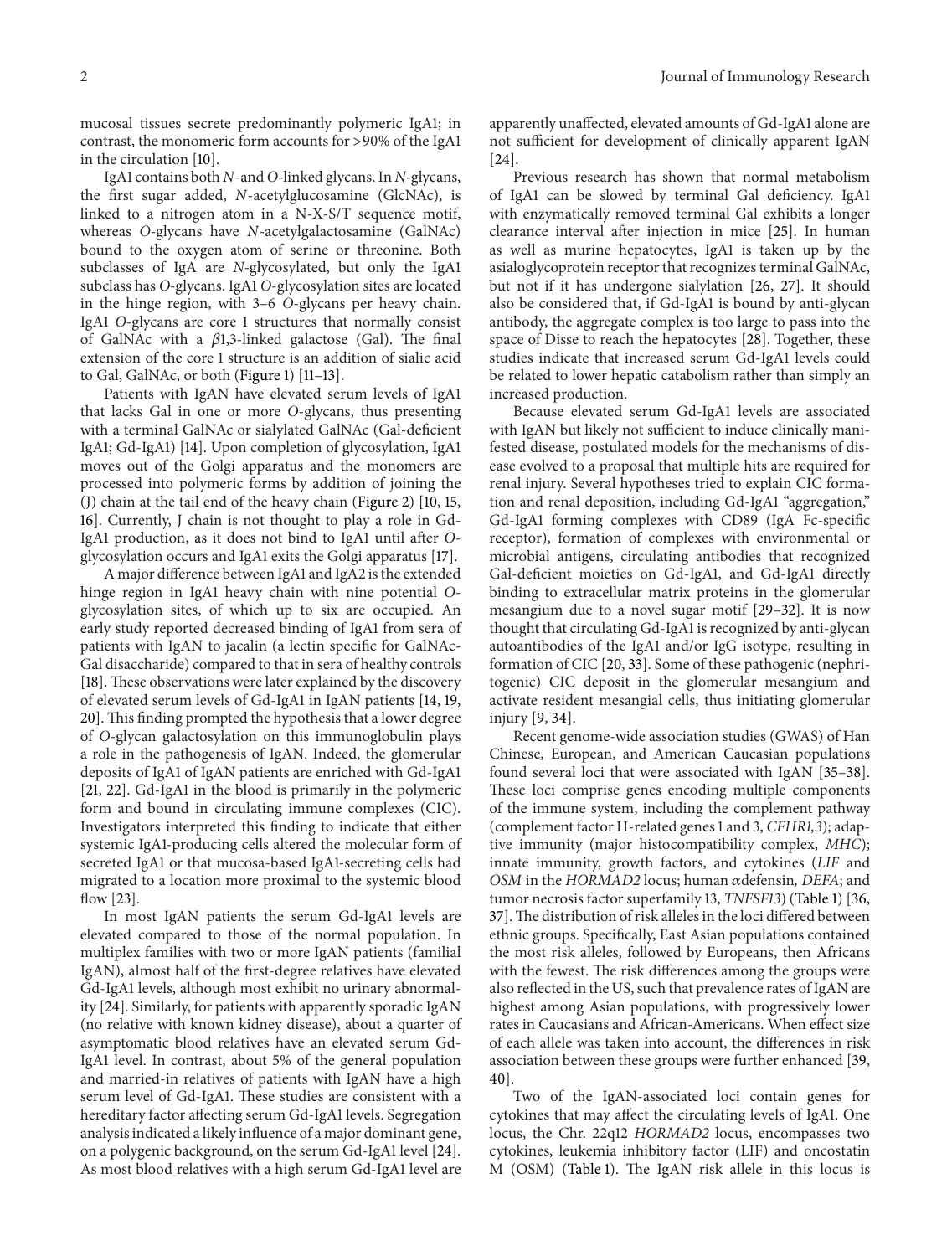

Figure 1: IgA1 and hinge-region *O*-glycosylation in IgAN patients. Figure of monomeric IgA1, with the hinge-region amino-acid sequence below to show the S/T residues that are *O*-glycosylated (numbered in red). Three to six core 1 *O*-glycans are attached per hinge region, with *N*-acetylgalactosamine (white square) being the first sugar added; galactose (blue circle) may be then attached. Both glycans may be sialylated by *N*-acetylneuraminic acid (pink diamond), attached to *N*-acetylgalactosamine in an 2,6 linkage and to galactose in an 2,3 linkage. Patients with IgAN have elevated levels of circulatory IgA1 with some galactose-deficient *O*-glycans, consisting of terminal or sialylated *N*-acetylgalactosamine.

associated with elevated serum levels of IgA [36]. LIF and OSM are IL-6-related cytokines that signal through gp130 coupled to their respective cytokine-specific receptor(s) [41]. This family of cytokines has received some attention in the IgAN field, as the level of IL-6 is increased in the circulation of some IgAN patients [42]. Notably, LIF and OSM modulate mucosal immune responses. Recent *in vitro* studies, using IgA1-producing cells from IgAN patients stimulated with IL-6 family of cytokines, have demonstrated that these cytokines enhanced Gd-IgA1 production in IgA1-secreting cells from IgAN patients [17]. The effects on glycosylation of IgA1 produced by IgA1-secreting cells from healthy controls were minimal, suggesting differential responses of the cells from IgAN patients. A second IgAN-associated locus encompasses the *TNFSF13* gene that encodes APRIL (a proliferationinducing ligand), a cytokine involved in augmenting IgA production in B cells independently of T-cell activation (Table 1) [43]. In Han Chinese with IgAN, a risk allele in this locus is associated with higher levels of serum IgA [37]. The effect of IgAN risk alleles on the expression of the encoded proteins, such as APRIL, is not known, nor is the mechanism by which APRIL may affect production of Gd-IgA1 well understood. How signaling by growth factors and cytokines in IgA1-producing cells from IgAN patients differs from that

in healthy individuals is still being investigated, but there is evidence for involvement of enhanced activation of the JAK/STAT pathway [44–46].

Currently, there is no disease-specific treatment of IgAN and up to 40% of patients progress to ESRD within 20 years of diagnosis by biopsy [47, 48]; new targets for future diseasespecific treatments are needed [48]. A reduction in serum Gd-IgA1 levels would decrease formation of nephritogenic CIC leading to less renal injury. We hypothesize that targeting a specific signaling pathway(s) would normalize expression, activity, and/or localization of specific glycosyltransferase(s) and thereby reduce Gd-IgA1 production. Manipulation of some of the unique signaling pathways promoting production of Gd-IgA1 in IgAN may constitute targets for therapeutic intervention.

## **2. Gd-IgA1 in IgAN**

The role of circulating Gd-IgA1 in the formation of immune complexes was not fully appreciated until IgA1-IgG CIC were isolated and characterized. The Gd-IgA1 was found to be bound to IgG directed against hinge-region *O*-glycans, without Gal [20, 32, 33, 49]. Subsequent studies revealed that serum levels of Gd-IgA1 and the anti-glycan antibodies were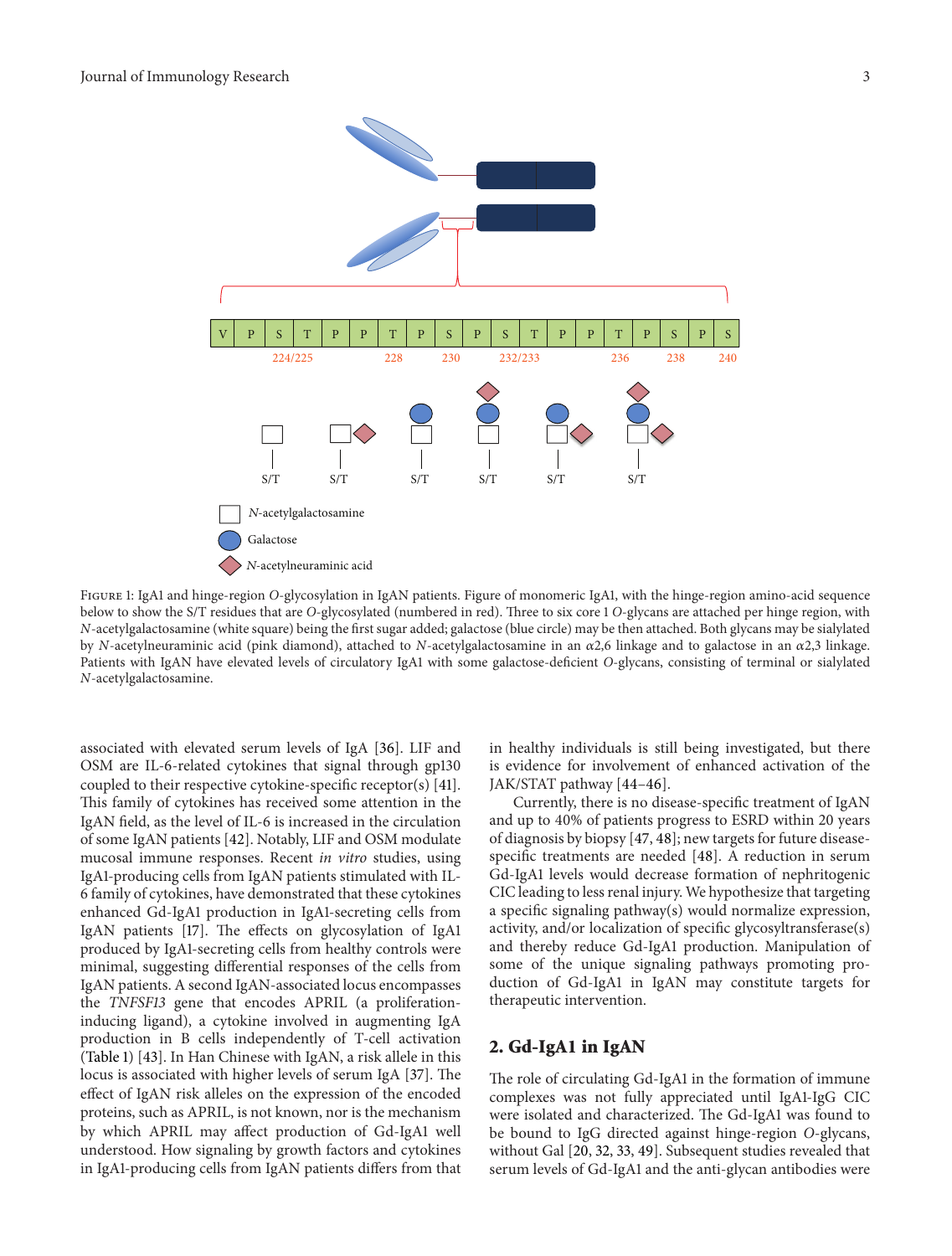

Figure 2: Pathways of IgA1 *O*-glycosylation. The hinge region of IgA1 is *O*-glycosylated in the Golgi apparatus, a structure composed of multiple layers compacted together, with three designated regions: cis, medial, and trans. These structures support differential localization of various glycosyltransferases, an arrangement that confers a level of specificity and order of addition of sugar moieties. *Path I* shows normal (in healthy controls; HC) sequential addition of *N*-acetylgalactosamine (GalNAc), galactose (Gal), and *N*-acetylneuraminic acid (NeuAc) by their respective enzymes, GalNAc-transferase, core 1 galactosyltransferase (C1GalT1), and sialyltransferases, ST6GalNAc-II (adds NeuAc to GalNAc) and/or ST3Gal (adds NeuAc to Gal). There are multiple GalNAc-transferases that can initiate IgA1 *O*-glycosylation. *Path II* shows a possible deviation in the localization of ST6GalNAc-II that could lead to a galactose deficiency due to premature sialylation of GalNAc. The addition of sialic acid blocks a later addition of galactose. *Path III* shows a scenario in which a reduced expression of C1GalT1 in IgA1 secreting cells from IgAN patients would decrease the addition of galactose to IgA1. *Pathways II and III represent possible deviations from normal glycosylation that could lead to production of galactose-deficient IgA1.* The polymeric form of IgA1 is formed after exit of IgA1 from the Golgi apparatus through the addition of J chain that binds covalently to the tail pieces of the heavy chains. The resultant polymeric IgA1 may be a dimer or higher oligomer.

associated with progression to ESRD [50, 51]. Thus, Gd-IgA1 and the corresponding autoantibodies are important in the pathogenesis of IgAN.

A unique resource has been developed for studies of the mechanisms of aberrant *O*-glycosylation of IgA1: EBVimmortalized IgA1-producing cells derived from peripheral blood mononuclear cells of patients with IgAN and healthy and disease controls. Notably, the degree of Gal deficiency of IgA1 secreted by the cell lines mirrored that of IgA1 in serum of the donors [52]. Thus, EBV immortalization and cloning of IgA1-producing cells did not significantly change the *O*-glycosylation pattern of the secreted IgA1. Using IgA1-producing cell lines, we have identified changes in some signaling pathways, such as STAT3, and activities of key glycosylation enzymes for the *O*-glycosylation of IgA1 [45, 46, 52]. These cell lines therefore represent a unique resource for in-depth studies of the glycosylation of IgA1.

## **3.** *O***-glycosylation Pathways and Glycosyltransferases Involved in Gd-IgA1 Production**

*O*-glycosylation takes place primarily within the Golgi apparatus that consists of multiple vesicles compacted into cis, medial, and trans compartments. These compartments function to delineate specific posttranslational modifications that help to control the order of addition of sugars to proteins. Glycosyltransferase enzymes reside in specific compartments of the Golgi apparatus, allowing the cell to control the glycosylation process at multiple points through localization, expression, and activity of specific enzymes [53, 54].

The initiation of *O*-glycosylation on glycoproteins by the attachment of GalNAc to a serine or threonine is catalyzed by GalNAc-transferases (GalNAc-Ts) [55]. For IgA1, this process is thought to be mediated primarily by GalNAc-T2**,**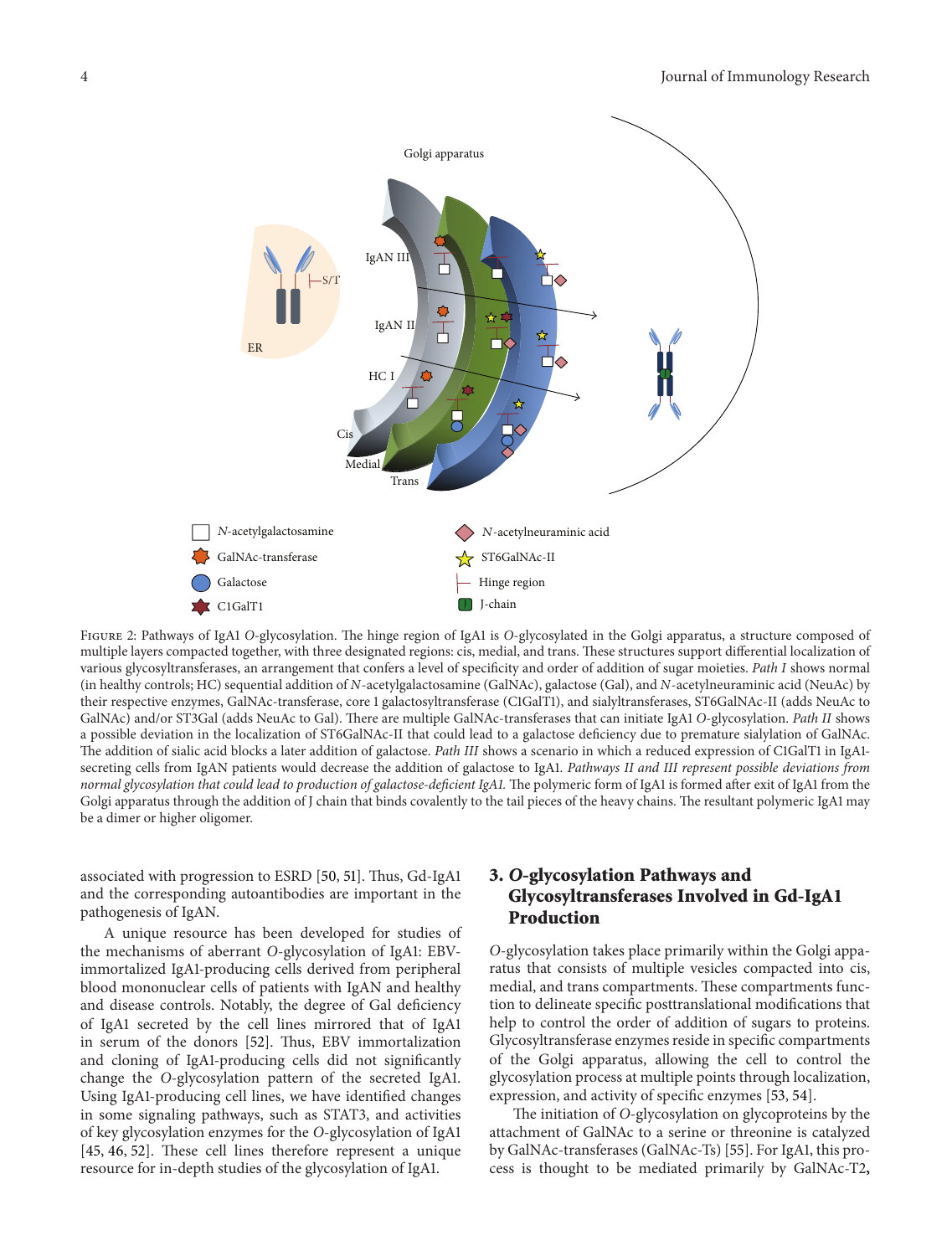| SNPs associated with IgAN Genes in the region |
|-----------------------------------------------|
|                                               |
|                                               |
| HLA-DRB1, HLA-DQA1, HLA-DQB1                  |
|                                               |
| PSMB8, PSMB9, TAP1, TAP2                      |
| HLA-DPB1, HLA-DPB2, HLA-DPA1,                 |
| COL11A2                                       |
| CFH and CFHR gene cluster                     |
| CFH, CFHR                                     |
|                                               |
| HORMAD2, MTMR3, LIF, OSM                      |
|                                               |
| <b>DEFA</b>                                   |
|                                               |
| TNFSF13 (APRIL)                               |
|                                               |

GWAS: genome-wide association studies; MHC: major histocompatibility complex; SNP: single nucleotide polymorphisms; CFH: complement factor H; HORMAD2: HORMA domain containing 2; DEFA: human  $\alpha$ -defensin; TNFSF13: tumor necrosis factor ligand superfamily member 13.

but other GalNAc-Ts are abundantly expressed in IgA1 producing cells and may contribute as well [56]. Core 1  $\beta$ 1,3galactosyltransferase (C1GalT1) adds Gal to GalNAc, generating a GalNAc-Gal disaccharide. Expression of a C1GalT1 specific chaperone (Cosmc) is necessary for stability of the nascent C1GalT1 protein. Sialyltransferases can then add sialic acid to either saccharide or both. In IgA1-producing cells,  $\alpha$ -*N*-acetylgalactosaminide  $\alpha$ -2,6-sialyltransferase 2 (ST6GalNAc-II) adds sialic acid to GalNAc and galactosyl-  $\alpha$ -*N*-acetylgalactosaminide  $\alpha$ -2,3-sialyltransferase (ST3Gal) adds sialic acid to Gal [57–60].

Analysis of the expression and activity of key enzymes in IgA1-producing cells revealed important differences between cells from patients with IgAN and those from healthy and disease controls, such as patients with other glomerular diseases (including membranous nephropathy, minimal change disease, or immune-complex-associated lupus nephritis) [52]. Specifically, expression of C1GalT1 and Cosmc was lower and, conversely, expression of ST6GalNAc-II was higher in the cells from IgAN patients versus controls. All core 1 *O*glycosylation structures have GalNAc as the first sugar in the series and, as depicted in Figure 2, tend to be localized within the cis region of the Golgi apparatus. C1GalT1 is expressed at lower levels in the cells from IgAN patients compared to controls.The decrease in C1GalT1 levels in IgAN cells may also result from the decreased levels of C1GalT1 specific chaperone, Cosmc [45, 61]. The attachment of Gal to GalNAc likely occurs in the medial section of the Golgi apparatus due to the predominant localization of C1GalT1 there (Figure 2, pathway I). ST6GalNAc-II is overexpressed in IgA1-producing cells from IgAN patients. As sialylation of GalNAc in the disaccharide occurs late in the glycosylation process, ST6GalNAc-II is likely compartmentalized in the

trans section of the Golgi apparatus. Migration of this enzyme to locations more proximal than that of GalNAc-Ts could lead to premature sialylation of GalNAc, before the addition of Gal (Figure 2, pathway III) [56], that inhibits subsequent attachment of Gal [46]. Thus, changes in the expression and/or localization of key enzymes may explain the differences in the pattern of *O*-glycosylation of IgA1 between IgAN patients and controls.

#### **4. Signaling in IgA1-Producing Cells**

Even with a genetic predisposition to elevated serum Gd-IgA1 levels in patients with IgAN, the onset of the disease requires a trigger resulting in the production of pathogenic CIC containing Gd-IgA1. The molecular nature of the trigger(s) is currently unknown, but it is well recognized clinically that upper respiratory tract infections are frequently associated with the first apparent manifestation of disease, "synpharyngitic hematuria," that, in some patients, may be recurrent [62, 63]. It has been shown that these episodes of disease activity are associated with elevated serum levels of Gd-IgA1-containing CIC [51, 64–66]. This clinical association suggests a mucosal origin of an altered immunity in IgAN. This assumption is supported by findings from GWAS. One of the GWAS IgAN-related susceptibility loci, chromosome 17p13, contains the *TNFSF13* gene encoding APRIL [36]. APRIL is involved in T-cell-independent generation of IgAsecreting plasma cells and IgA class switching [43]. Serum levels of APRIL are elevated in some patients with IgAN and the 17p23 risk variant is associated with elevated levels of serum IgA [67]. Moreover, overexpression of a related factor, B-cell activating factor of the TNF family (BAFF), results in autoimmune disease with commensal microbiotoadependent glomerular IgA deposits in mice [67]. Furthermore, another IgAN-associated locus, encompassing several genes including those encoding LIF and OSM, also influences serum IgA levels. Risk alleles in this locus are associated with elevated serum IgA levels [36]. LIF and OSM belong to the IL-6 family of cytokines and are expressed in mucosal tissues where they exert immunoregulatory effects [68]. Together, these data implicate growth factors APRIL and BAFF and IL-6 family cytokines in the pathogenesis of IgAN.

Based on the accumulated clinical observations and biochemical and genetic data, we hypothesize that the onset and/or severity and progression of the disease depend on the activation of the immune system and that cytokines and B-cell growth factors play important roles in that aspect. Namely, these factors regulate Gd-IgA1 production and B-cell and plasma-cell maintenance and proliferation. This hypothesis offers several possible scenarios: (1) Gd-IgA1-producing B-cell-specific proliferation and survival are enhanced during mucosal infections, (2) B-cell signaling is altered and directly regulates expression and activity of specific glycosyltransferases, and (3) there is a direct signaling effect on the function of the Golgi apparatus in IgA1-producing cells that increases synthesis of Gd-IgA1.

Currently, there is no robust animal model mimicking the pathogenetic pathways of human IgAN, mainly because the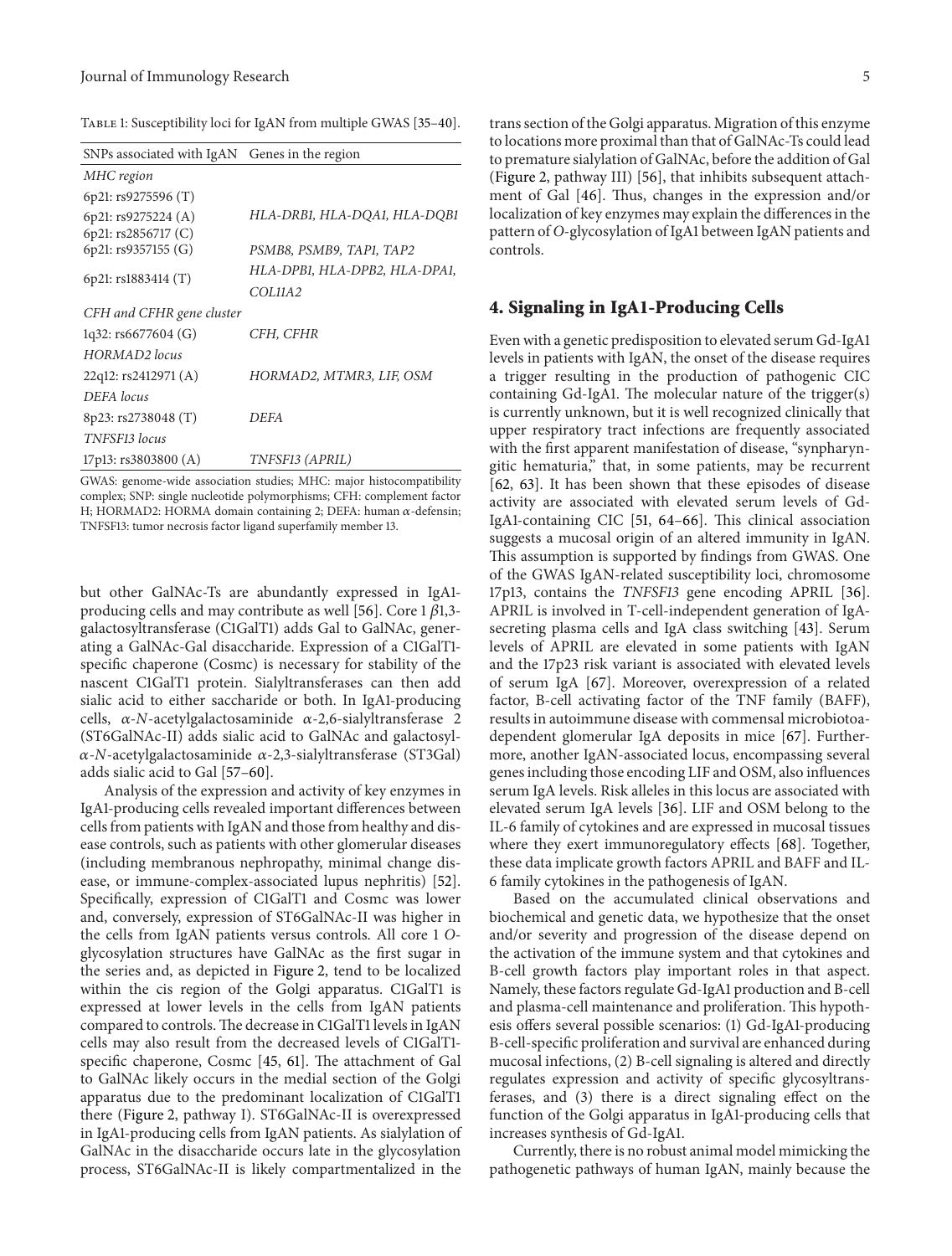IgA1 isotype is present in only humans and hominoid primates. Serendipitously, an IgA-associated glomerulonephritis developed in mice overexpressing BAFF [67]. The manifestations included hematuria and albuminuria and were associated with IgA-containing CIC deposited in glomeruli [67]. BAFF, encoded by the *TNFSF13B* gene, is related to APRIL, sharing multiple receptors and functions. BAFF ligand can bind to several receptors, including BAFF-R (transmembrane activator), B-cell maturation antigen (BCMA), and the calcium modulator and cyclophilin ligand interactor (TACI), to activate the NF- $\kappa$ B pathway (Figure 3). BAFF is a Bcell-survival cytokine and, in a mouse model of nephrotic syndrome, induces B-cell hyperplasia and higher serum levels of IgA. Notably, murine IgA resembles human IgA2 and lacks a hinge region for attachment of clustered *O*-glycans. Alterations in IgA production in humans could be due to class-switching recombination (CSR), changing from IgM or IgG to IgA upon stimulation with BAFF, which can affect B cells at mucosal interfaces [69, 70]. BAFF and/or APRIL levels are elevated in the circulation of some IgAN patients, suggesting a possible effect on circulatory B cells [67, 71]. Future studies will need to characterize mechanisms by which B-cell growth factors affect production of Gd-IgA1 in patients with IgAN and to answer many important questions. For example, do these factors affect IgA1 *O*-glycosylation in IgA1 producing cells? Do these factors enhance survival of plasma cells already differentiated into Gd-IgA1-secreting cells that would not survive in healthy individuals? Is abnormal signaling in IgA1-producing cells from patients with IgAN induced by these growth factors?

Another class of proteins affecting IgA1 production includes IL-6 and related cytokines. IL-6 is a plasma-cell differentiation factor and canonical inducer of IgA1 production; its serum level is elevated in some IgAN patients [46]. IL-6 binds the IL-6R/gp130 complex and activates the JAK/STAT3 pathway, leading to nuclear translocation of STAT3 (Figure 3) [41, 68]. In IgA1-producing cells from IgAN patients, exposure to IL-6 prolongs and significantly increases STAT3 activation compared to cells from controls [72]. IL-6 signaling increases IgA1 production in IgA1-secreting cells from healthy controls and IgAN patients. Moreover, IL-6 enhances production of Gd-IgA1, but only in cells from IgAN patients, further supporting the role of immune activation in exacerbating the underlying pathology [73]. A possible mechanism for STAT3 to increase Gd-IgA1 production is through altered expression of specific glycosyltransferases: increased for ST6GalNAc-II and decreased for C1GalT1 [17, 46].

Activities of the corresponding enzymes mirror the changes in gene expression.These observations suggest a possible mechanism for IL-6/STAT3-mediated Gd-IgA1 production, one that involves regulation of expression and activity of key glycosyltransferases. Thus, changes in *O*-glycosylation patterns of IgA1 secreted by cells from IgAN patients reflect differences in signaling pathways that ultimately affect the Golgi apparatus.

Other IL-6-related cytokines, LIF and OSM, also activate B cells through similar receptors and associated STAT pathways [68]. The potential role of these cytokines in the



Figure 3: Examples of potential signaling mechanisms involved in the *O*-glycosylation of IgA1. Several signaling mechanisms likely regulate *O*-glycosylation patterns of IgA1 in the Golgi apparatus. In this scheme, we have highlighted examples of three types of signaling systems that are potential players in the production of galactose-deficient IgA1 (Gd-IgA1). BAFF signaling through the BAFF receptor(s) (TACI, BAFF-R, and BCMA/TRAF) prevents degradation of  $NF-\kappa B$  and enhances its subsequent translocation to the nucleus. This mechanism represents an example of a signaling pathway related to survival and proliferation of cells producing Gd-IgA1. Cytokine LIF, that binds the LIF-R/gp130 receptor complex, signals in B cells through STAT1 phosphorylation by JAK, followed by dimerization and translocation of the active STAT dimers to the nucleus. IL-6 activates the STAT3 pathway in B cells via JAK activation at the IL-6/gp130 complex. LIF and IL-6 signaling pathways are examples of a mechanism by which environmental factors may alter expression of specific glycosyltransferases. Activation of the MAPK pathways through various intraextracellular mechanisms can lead directly to the Golgi apparatus. MAPK signaling in B cells is another example of a pathway for an environment-mediated influence to change expression of specific glycosyltransferases, to signal directly to the Golgi apparatus, or both.

pathogenesis of IgAN has been outlined in a GWAS report that found a significant correlation between SNPs in the *HORMAD2* locus and prevalence of the renal disease. SNPs in this interval, rs2412971, were associated with decreased serum IgA1 levels in patients and span a region that contains *LIF* and *OSM* [40]. LIF and OSM cytokines have been tested on IgA1-producing cells from IgAN patients and controls; both increased production of Gd-IgA1, but only in the cells from IgAN patients [74].

The signaling mechanism involves binding of the ligands to the LIF receptor or OSM receptor that recruits gp130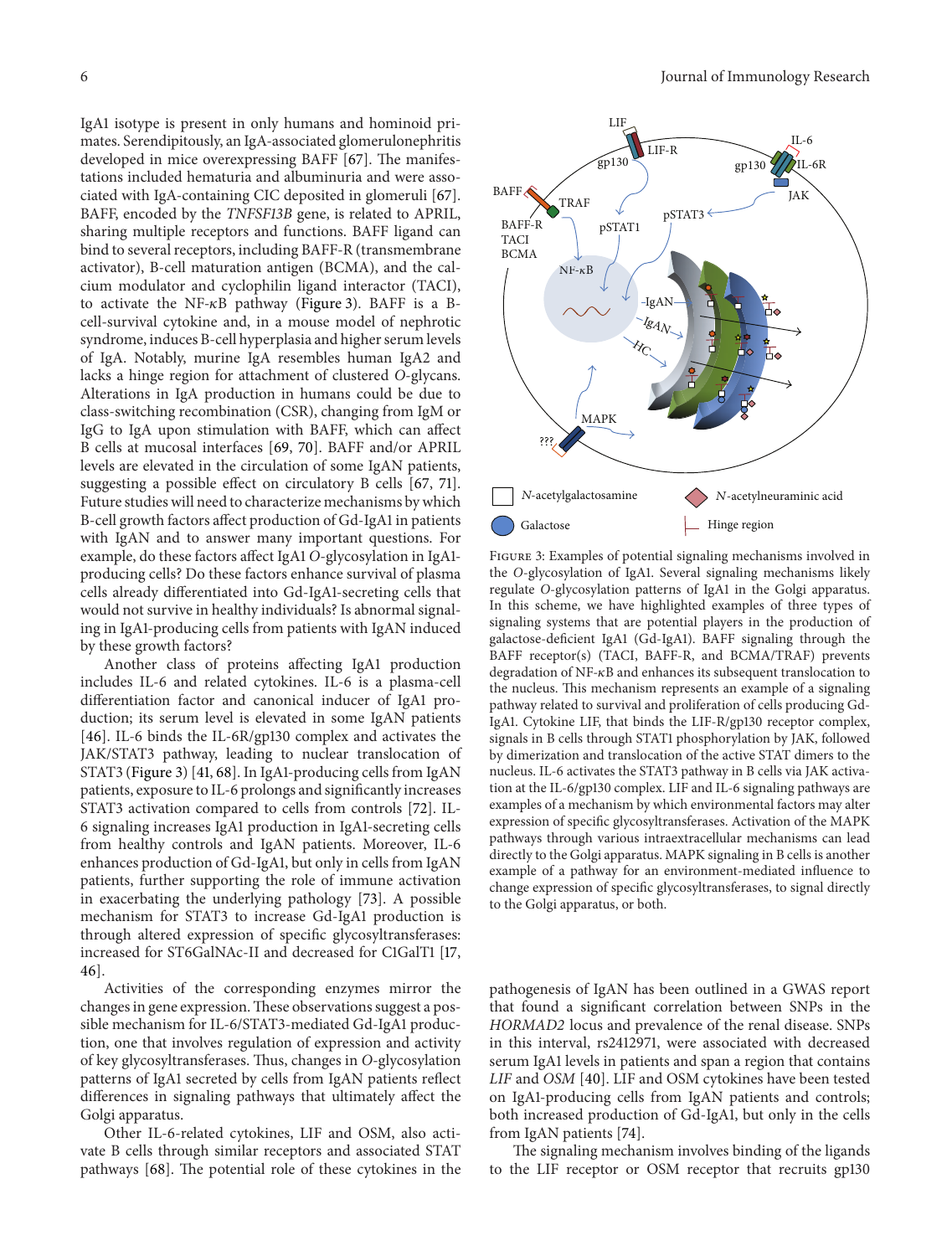and activates the JAK/STAT pathway (Figure 3). In IgA1 producing cells, STAT1 is phosphorylated and can induce Gd-IgA1 production in cells from IgAN patients, similar to the activity promoted by IL-6/STAT3-mediated signaling [41]. Notably, in most cases of JAK recruitment through IL-6 family members, downstream kinases are also phosphorylated, such as the mitogen-activated protein kinase (MAPK) pathway. MAPK pathways are known to modulate Golgi morphology and glycosylation functions, as outlined below.

A recent study by Chia et al. screened many signaling genes by using siRNA knockdown and assessed the individual effects on glycosylation patterns and morphology of the Golgi apparatus of HeLa cells [75]. Glycosylation was assessed for changes in terminal sugars using a panel of lectins that recognize specific glycans. These experiments showed that knockdown of dual-specificity phosphatases (DUSP), proteins that negatively regulate MAPK pathways, enhanced MAPK phosphorylation. DUSP siRNA knockdown altered the morphology of the Golgi apparatus and decreased Gal content of *O*-glycans on newly synthesized glycoproteins. Using this data set, it is possible to search for genes and pathways that may produce the same or similar *O*-glycosylation pattern as in the hinge region of Gd-IgA1 from patients with IgAN.

As signaling by IL-6/LIF/OSM family members affects IgA1 production in all cells but alters IgA1 *O*-glycosylation only in cells from IgAN patients, we speculate that increased activation of a signaling pathway(s) plays a direct role in influencing the functions of the Golgi apparatus [46, 74]. Our preliminary data revealed that several signaling pathways, including MAPK, are enhanced in IgA1-producing cells from IgAN patients versus controls (unpublished data). Thus, it is conceivable that increased activation of the MAPK pathway, possibly through environmental factors, alters IgA1 *O*-glycosylation through direct signaling into the Golgi apparatus in IgA1-producing cells of IgAN patients (Figure 3). These observations link signaling pathways with IgA1 aberrant glycosylation, a model that offers potential for testing new targets for manipulating *O*-glycosylation through downregulation of "inappropriate" signaling in IgAN.

## **5. Conclusions**

Progressive deterioration of renal function in IgAN patients remains a significant concern, as current therapeutic options do not include a disease-specific approach. Treatment with ACEI/ARB to reduce proteinuria and control of hypertension and, for some patients, immunosuppressants can slow the loss of renal-clearance function [2, 76]. These therapeutic approaches are not tailored to IgAN. The ongoing renal injury would be better controlled with molecular therapies targeted for the disease. The current multihit hypothesis of the pathogenesis of IgAN, wherein Gd-IgA1 production in conjunction with anti-glycan antibodies creates CIC that drive the disease, suggests that limiting either of the two initial hits would provide a long-term benefit [77]. Recent studies have shown that several cytokine- and B-cell-specific survival/signaling pathways apparently play a role in driving

aberrant glycosylation of IgA1. Further research is required to more clearly define how these pathways influence IgA1 glycosylation in B cells. Focusing on pathways to reduce production of Gd-IgA1 will likely provide opportunities for development of future disease-targeted treatment of patients with IgAN.

## **Conflict of Interests**

The authors declare that there is no conflict of interests regarding the publication of this paper.

#### **Acknowledgments**

This study was supported in part by the NIH Grants T32 DK079337, DK078244, GM098539, and DK082753 and by a gift from the IGA Nephropathy Foundation of America. The authors express their gratitude to all colleagues and collaborators who participated in various aspects of these studies.

#### **References**

- [1] J. Berger and N. Hinglais, "Intercapillary deposits of IgA-IgG," Journal d'Urologie et de Néphrologie, vol. 74, pp. 694-695, 1968.
- [2] R. J. Wyatt and B. A. Julian, "IgA nephropathy," *New England Journal of Medicine*, vol. 368, pp. 2402–2414, 2013.
- [3] S. J. Barbour and H. N. Reich, "Risk stratification of patients with IgA nephropathy," *American Journal of Kidney Diseases*, vol. 59, pp. 865–873, 2012.
- [4] G. D'Amico, "Natural history of idiopathic IgA nephropathy: role of clinical and histological prognostic factors," *American Journal of Kidney Diseases*, vol. 36, no. 2, pp. 227–237, 2000.
- [5] G. Canaud, V. Audard, T. Kofman, P. Lang, C. Legendre, and P. Grimbert, "Recurrence from primary and secondary glomerulopathy after renal transplant," *Transplant International*, vol. 25, no. 8, pp. 812–824, 2012.
- [6] A. M. Herzenberg, A. B. Fogo, H. N. Reich et al., "Validation of the Oxford classification of IgA nephropathy," *Kidney International*, vol. 80, pp. 310–317, 2011.
- [7] R. Coppo, S. Troyanov, R. Camilla et al., "The Oxford IgA nephropathy clinicopathological classification is valid for children as well as adults," *Kidney International*, vol. 77, pp. 921–927, 2010.
- [8] D. C. Cattran, R. Coppo, H. T. Cook et al., "The Oxford classification of IgA nephropathy: rationale, clinicopathological correlations, and classification," *Kidney International*, vol. 76, pp. 534–545, 2009.
- [9] M. E. Conley, M. D. Cooper, and A. F. Michael, "Selective deposition of immunoglobulin A1 in immunoglobulin A nephropathy, anaphylactoid purpura nephritis, and systemic lupus erythematosus," *Journal of Clinical Investigation*, vol. 66, pp. 1432–1436, 1980.
- [10] J. Mestecky, I. Moro, and M. Kerr, "Mucosal immunoglobulins," in *Mucosal Immunology*, J. Mestecky, M. Lamm, J. McGhee, J. Bienenstock, L. Mayer, and W. Strober, Eds., pp. 153–181, Elsevier, 2009.
- [11] T. S. Mattu, R. J. Pleass, A. C. Willis et al., "The glycosylation and structure of human serum IgA1, Fab, and Fc regions and the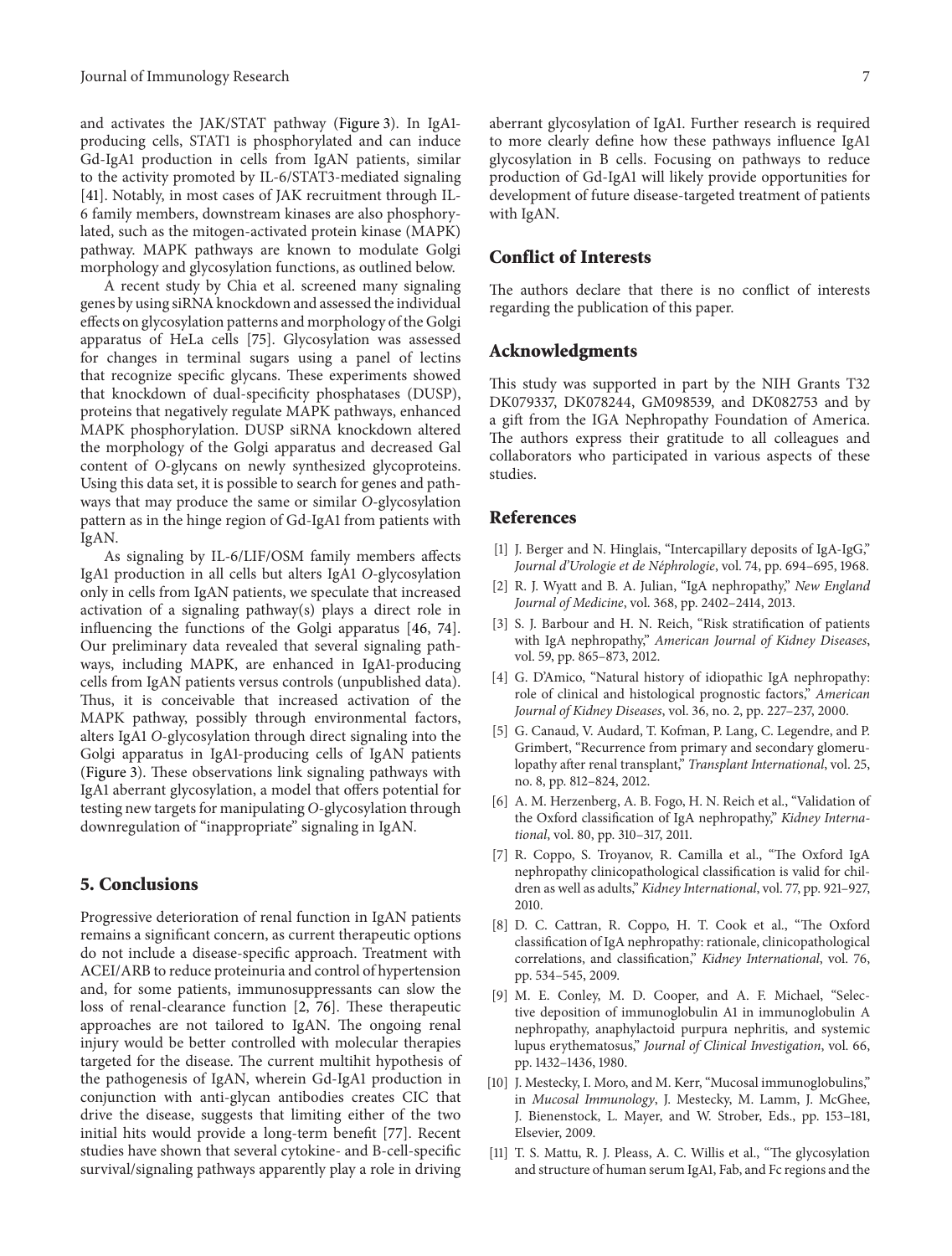role of *N*-glycosylation on Fcα receptor interactions," *Journal of Biological Chemistry*, vol. 273, pp. 2260–2272, 1998.

- [12] M. C. Field, R. A. Dwek, C. J. Edge, and T. W. Rademacher, "Olinked oligosaccharides from human serum immunoglobulin A1," *Biochemical Society Transactions*, vol. 17, pp. 1034–1035, 1989.
- [13] M. Tomana, W. Niedermeier, J. Mestecky, and F. Skvaril, "The differences in carbohydrate composition between the subclasses of IgA immunoglobulins," *Immunochemistry*, vol. 13, pp. 325– 328, 1976.
- [14] J. Mestecky, M. Tomana, P. A. Crowley-Nowick, Z. Moldoveanu, B. A. Julian, and S. Jackson, "Defective galactosylation and clearance of IgA1 molecules as a possible etiopathogenic factor in IgA nephropathy," *Contributions to Nephrology*, vol. 104, pp. 172–182, 1993.
- [15] J. M. Woof and J. Mestecky, "Mucosal immunoglobulins," in *Mucosal Immunology*, J. Mestecky, W. Strober, M. W. Russell, B. Kelsall, H. Cheroutre, and B. Lambrecht, Eds., 4th edition, 2014, In press.
- [16] M. E. Koshland, "The coming of age of the immunoglobulin J chain," *Annual Review of Immunology*, vol. 3, pp. 425–453, 1985.
- [17] H. Suzuki, M. Raska, K. Yamada et al., "Cytokine-mediated dysregulation of specific glycosyltransferases contributes to aberrant glycosylation of IgA1 in patients with IgA nephropathy," *Journal of the American Society of Nephrology*, vol. 23, p. 854A, 2012.
- [18] P. M. Andre, P. Le Pogamp, and D. Chevet, "Impairment of jacalin binding to serum IgA in IgA nephropathy," *Journal of Clinical Laboratory Analysis*, vol. 4, pp. 115–119, 1990.
- [19] A. C. Allen, E. M. Bailey, J. Barratt, K. S. Buck, and J. Feehally, "Analysis of IgA1 O-glycans in IgA nephropathy by fluorophoreassisted carbohydrate electrophoresis," *Journal of the American Society of Nephrology*, vol. 10, pp. 1763–1771, 1999.
- [20] M. Tomana, K. Matousovic, B. A. Julian, J. Radl, K. Konecny, and J. Mestecky, "Galactose-deficient IgA1 in sera of IgA nephropathy patients is present in complexes with IgG," *Kidney International*, vol. 52, pp. 509–516, 1997.
- [21] Y. Hiki, H. Odani, M. Takahashi et al., "Mass spectrometry proves under-*O*-glycosylation of glomerular IgA1 in IgA nephropathy," *Kidney International*, vol. 59, pp. 1077–1085, 2001.
- [22] A. C. Allen, E. M. Bailey, P. E. Brenchley, K. S. Buck, J. Barratt, and J. Feehally, "Mesangial IgA1 in IgA nephropathy exhibits aberrant O-glycosylation: observations in three patients," *Kidney International*, vol. 60, pp. 969–973, 2001.
- [23] J. Feehally and A. C. Allen, "Structural features of IgA molecules which contribute to IgA nephropathy," *Journal of Nephrology*, vol. 12, pp. 59–65, 1999.
- [24] A. G. Gharavi, Z. Moldoveanu, R. J. Wyatt et al., "Aberrant IgA1 glycosylation is inherited in familial and sporadic IgA nephropathy," *Journal of the American Society of Nephrology*, vol. 19, pp. 1008–1014, 2008.
- [25] J. Novak, W. J. Cook, B. A. Julian, J. Mestecky, and M. Tomana, "IgA nephropathy (IgAN): a similarity in the mechanism of IgA1 deposition in the kidney in humans and mice," *Journal of the American Society of Nephrology*, vol. 11, pp. 478–479A, 2000.
- [26] M. Tomana, R. Kulhavy, and J. Mestecky, "Receptor-mediated binding and uptake of immunoglobulin A by human liver," *Gastroenterology*, vol. 94, pp. 762–770, 1988.
- [27] M. Tomana, J. O. Phillips, R. Kulhavy, and J. Mestecky, "Carbohydrate-mediated clearance of secretory IgA from the circulation," *Molecular Immunology*, vol. 22, pp. 887–892, 1985.
- [28] J. Novak, B. A. Julian, M. Tomana, and J. Mestecky, "Progress in molecular and genetic studies of IgA nephropathy," *Journal of Clinical Immunology*, vol. 21, no. 5, pp. 310–327, 2001.
- [29] P. J. van der Boog, C. van Kooten, J. W. de Fijter, and M. R. Daha, "Role of macromolecular IgA in IgA nephropathy," *Kidney International*, vol. 67, pp. 813–821, 2005.
- [30] J. K. Boyd and J. Barratt, "Immune complex formation in IgA nephropathy: CD89 a "saint" or a "sinner"?" *Kidney International*, vol. 78, pp. 1211–1213, 2010.
- [31] T. Kokubo, Y. Hiki, H. Iwase et al., "Protective role of IgA1 glycans against IgA1 self-aggregation and adhesion to extracellular matrix proteins," *Journal of the American Society of Nephrology*, vol. 9, pp. 2048–2054, 1998.
- [32] H. Suzuki, R. Fan, Z. Zhang et al., "Aberrantly glycosylated IgA1 in IgA nephropathy patients is recognized by IgG antibodies with restricted heterogeneity," *Journal of Clinical Investigation*, vol. 119, pp. 1668–1677, 2009.
- [33] M. Tomana, J. Novak, B. A. Julian, K. Matousovic, K. Konecny, and J. Mestecky, "Circulating immune complexes in IgA nephropathy consist of IgA1 with galactose-deficient hinge region and antiglycan antibodies," *Journal of Clinical Investigation*, vol. 104, pp. 73–81, 1999.
- [34] J. Novak, Z. Moldoveanu, M. B. Renfrow et al., "IgA nephropathy and Henoch-Schoenlein purpura nephritis: aberrant glycosylation of IgA1, formation of IgA1-containing immune complexes, and activation of mesangial cells," *Contributions to Nephrology*, vol. 157, pp. 134–138, 2007.
- [35] J. Feehally, M. Farrall, A. Boland et al., "HLA has strongest association with IgA nephropathy in genome-wide analysis," *Journal of the American Society of Nephrology*, vol. 21, pp. 1791– 1797, 2010.
- [36] A. G. Gharavi, K. Kiryluk, M. Choi et al., "Genome-wide association study identifies susceptibility loci for IgA nephropathy," *Nature Genetics*, vol. 43, pp. 321–327, 2011.
- [37] X. Q. Yu, M. Li, H. Zhang et al., "A genome-wide association study in Han Chinese identifies multiple susceptibility loci for IgA nephropathy," *Nature Genetics*, vol. 44, no. 2, pp. 178–182, 2012.
- [38] M. Fennessy, G. A. Hitman, R. H. Moore et al., "HLA-DQ gene polymorphism in primary IgA nephropathy in three European populations," *Kidney International*, vol. 49, pp. 477–480, 1996.
- [39] K. Kiryluk, Y. Li, S. Sanna-Cherchi et al., "Geographic differences in genetic susceptibility to IgA nephropathy: GWAS replication study and geospatial risk analysis," *PLOS Genetics*, vol. 8, Article ID e1002765, 2012.
- [40] K. Kiryluk, J. Novak, and A. G. Gharavi, "Pathogenesis of immunoglobulin A nephropathy: recent insight from genetic studies," *Annual Review of Medicine*, vol. 64, pp. 339–356, 2013.
- [41] P. C. Heinrich, I. Behrmann, S. Haan, H. M. Hermanns, G. Muller-Newen, and F. Schaper, "Principles of interleukin (IL)-6 type cytokine signalling and its regulation," *Biochemical Journal*, vol. 374, pp. 1–20, 2003.
- [42] G. Rostoker, J. C. Rymer, G. Bagnard, M. Petit-Phar, M. Griuncelli, and Y. Pilatte, "Imbalances in serum proinflammatory cytokines and their soluble receptors: a putative role in the progression of idiopathic IgA nephropathy (IgAN) and Henoch-Schőnlein purpura nephritis, and a potential target of immunoglobulin therapy?" *Clinical & Experimental Immunology*, vol. 114, pp. 468–476, 1998.
- [43] J. V. Stein, M. Lopez-Fraga, F. A. Elustondo et al., "APRIL modulates B and T cell immunity," *Journal of Clinical Investigation*, vol. 109, pp. 1587–1598, 2002.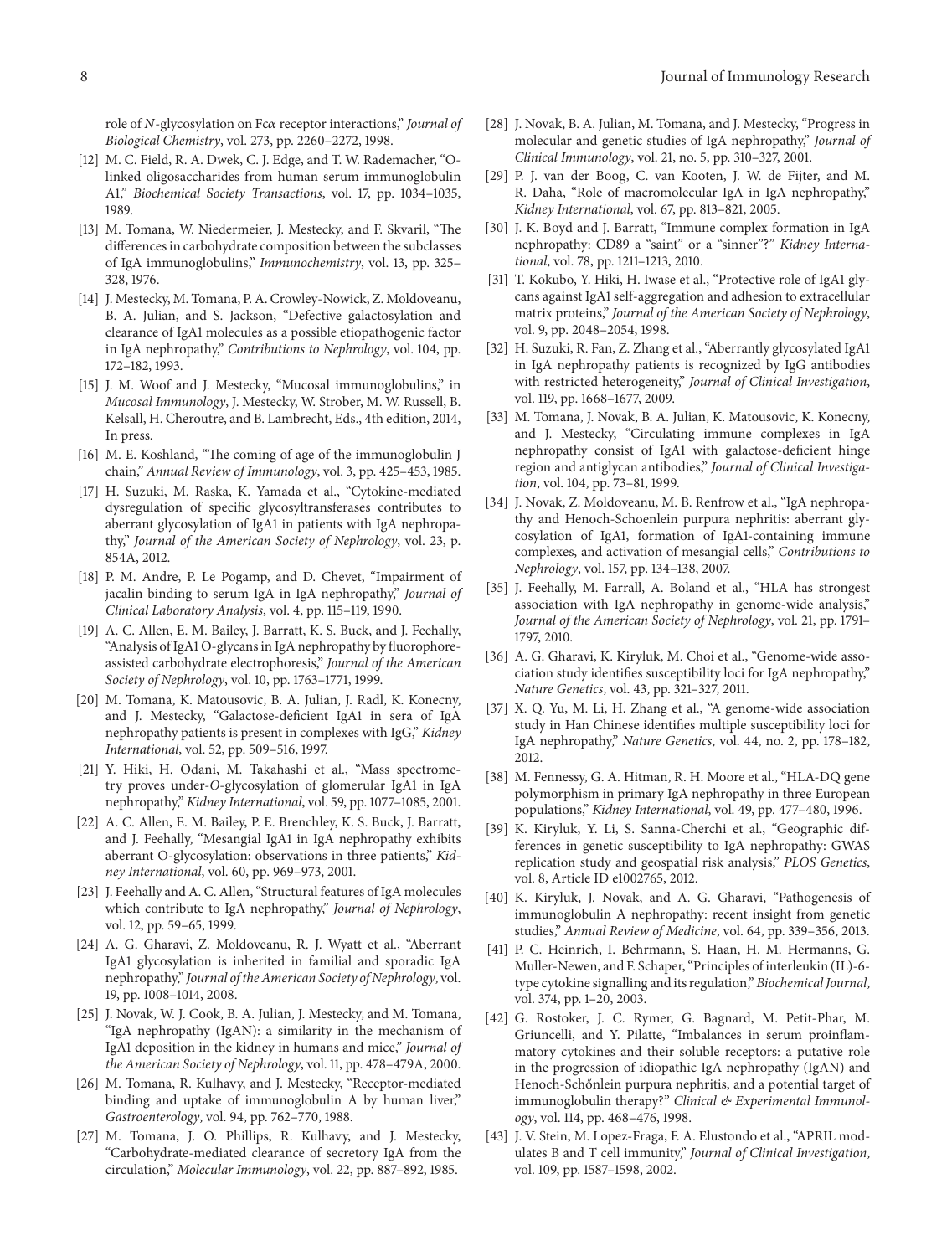- [44] K. Harada, Y. Akai, N. Kurumatani, M. Iwano, and Y. Saito, "Prognostic value of urinary interleukin 6 in patients with IgA nephropathy: an 8-year follow-up study," *Nephron*, vol. 92, no. 4, pp. 824–826, 2002.
- [45] J. Novak, M. Raska, M. Tomana et al., "Transcriptional regulation by cytokines of *O*-glycan-specific glycosyltransferases in human IgA1-producing cells: implications for IgA nephropathy (IgAN)," *Journal of the American Society of Nephrology A*, vol. 14, p. 632A, 2003.
- [46] H. Suzuki, M. Raska, K. Yamada et al., "Cytokines alter IgA1 *O*-glycosylation by dysregulating C1GalT1 and ST6GalNAc-II enzymes," *Journal of Biological Chemistry*, vol. 289, pp. 5330– 5339, 2014.
- [47] T. Knoop, B. E. Vikse, E. Svarstad, S. Leh, A. V. Reisæter, and R. Bjørneklett, "Mortality in patients with IgA nephropathy," *American Journal of Kidney Diseases*, vol. 62, no. 5, pp. 883–890, 2013.
- [48] J. Lv, D. Xu, V. Perkovic et al., "Corticosteroid therapy in IgA nephropathy," *Journal of the American Society of Nephrology*, vol. 23, pp. 1108–1116, 2012.
- [49] Y. Hiki, "*O*-linked oligosaccharides of the IgA1 hinge region: roles of its aberrant structure in the occurrence and/or progression of IgA nephropathy," *Clinical and Experimental Nephrology*, vol. 13, pp. 415–423, 2009.
- [50] F. Berthoux, H. Suzuki, L. Thibaudin et al., "Autoantibodies targeting galactose-deficient IgA1 associate with progression of IgA nephropathy," *Journal of the American Society of Nephrology*, vol. 23, pp. 1579–1587, 2012.
- [51] N. Zhao, P. Hou, J. Lv et al., "The level of galactose-deficient IgA1 in the sera of patients with IgA nephropathy is associated with disease progression," *Kidney International*, vol. 82, no. 7, pp. 790–796, 2012.
- [52] H. Suzuki, Z. Moldoveanu, S. Hall et al., "IgA1-secreting cell lines from patients with IgA nephropathy produce aberrantly glycosylated IgA1," *Journal of Clinical Investigation*, vol. 118, pp. 629–639, 2008.
- [53] E. Losev, C. A. Reinke, J. Jellen, D. E. Strongin, B. J. Bevis, and B. S. Glick, "Golgi maturation visualized in living yeast," *Nature*, vol. 441, pp. 1002–1006, 2006.
- [54] H. Schachter, "Coordination between enzyme specificity and intracellular compartmentation in the control of protein-bound oligosaccharide biosynthesis," *Biology of the Cell*, vol. 51, pp. 133– 145, 1984.
- [55] B. C. O'Connell and L. A. Tabak, "A comparison of serine and threonine *O*-glycosylation by UDP-GalNAc:polypeptide *N*-acetylgalactosaminyltransferase," *Journal of Dental Research*, vol. 72, pp. 1554–1558, 1993.
- [56] M. Raska, K. Yamada, M. Horynova et al., "Role of GalNActransferases in the synthesis of aberrant IgA1 *O*-glycans in IgA nephropathy," *Journal of the American Society of Nephrology*, vol. 22, p. 625A, 2011.
- [57] D. H. van den Eijunden, P. Stoffyn, A. Stoffyn, and W. E. Schiphorst, "Specificity of sialytransferase: structure of  $\alpha$ 1-acid glycoprotein sialylated in vitro. A new methodology for the determination of the structure of the linkage formed by glycosyltransferase action on galactosyl-oligosaccharide-protein acceptors," *European Journal of Biochemistry*, vol. 81, pp. 1–7, 1977.
- [58] T. Kudo, T. Iwai, T. Kubota et al., "Molecular cloning and characterization of a novel UDP-Gal:GalNAc( $\alpha$ ) peptide  $\beta$  1, 3galactosyltransferase (C1Gal-T2, an enzyme synthesizing a core
- [59] R. P. Aryal, T. Ju, and R. D. Cummings, "Tight complex formation between Cosmc chaperone and its specific client non-native T-synthase leads to enzyme activity and clientdriven dissociation," *Journal of Biological Chemistry*, vol. 287, pp. 15317–15329, 2012.
- [60] J. E. Sadler, J. I. Rearick, and R. L. Hill, "Purification to homogeneity and enzymatic characterization of an  $\alpha$ -*N*acetylgalactosaminide  $\alpha$ 2 → 6 sialyltransferase from porcine submaxillary glands," *Journal of Biological Chemistry*, vol. 254, pp. 5934–5941, 1979.
- [61] T. Ju, V. I. Otto, and R. D. Cummings, "The Tn antigenstructural simplicity and biological complexity," *Angewandte Chemie International Edition in English*, vol. 50, no. 8, pp. 1770– 1791, 2011.
- [62] J. Novak, Z. Moldoveanu, B. A. Julian et al., "Aberrant glycosylation of IgA1 and anti-glycan antibodies in IgA nephropathy: role of mucosal immune system," *Advances in Otolaryngology*, vol. 72, pp. 60–63, 2011.
- [63] K. Yamaguchi, Y. Ozono, T. Harada, and K. Hara, "Changes in circulating immune complex and charge distribution with upper respiratory tract inflammation in IgA nephropathy," *Nephron*, vol. 69, no. 4, pp. 384–390, 1995.
- [64] J. Novak, M. B. Renfrow, A. G. Gharavi, and B. A. Julian, "Pathogenesis of immunoglobulin A nephropathy," *Current Opinion in Nephrology and Hypertension*, vol. 22, pp. 287–294, 2013.
- [65] R. Coppo, A. Amore, B. Gianoglio et al., "Macromolecular IgA and abnormal IgA reactivity in sera from children with IgA nephropathy. Italian Collaborative Paediatric IgA Nephropathy Study," *Clinical Nephrology*, vol. 43, no. 1, pp. 1–13, 1995.
- [66] J. Novak, B. A. Julian, M. Tomana, and J. Mestecky, "IgA glycosylation and IgA immune complexes in the pathogenesis of IgA nephropathy," *Seminars in Nephrology*, vol. 28, pp. 78–87, 2008.
- [67] D. D. McCarthy, J. Kujawa, C. Wilson et al., "Mice overexpressing BAFF develop a commensal flora-dependent, IgAassociated nephropathy," *Journal of Clinical Investigation*, vol. 121, pp. 3991–4002, 2011.
- [68] J. S. Silver and C. A. Hunter, "gp130 at the nexus of inflammation, autoimmunity, and cancer," *Journal of Leukocyte Biology*, vol. 88, no. 6, pp. 1145–1156, 2010.
- [69] A. Davidson, "The rationale for BAFF inhibition in systemic lupus erythematosus," *Current Rheumatology Reports*, vol. 14, pp. 295–302, 2012.
- [70] A. Cerutti, I. Puga, and M. Cols, "Innate control of B cell responses," *Trends in Immunology*, vol. 32, no. 5, pp. 202–211, 2011.
- [71] G. Xin, W. Shi, L. X. Xu, Y. Su, L. J. Yan, and K. S. Li, "Serum BAFF is elevated in patients with IgA nephropathy and associated with clinical and histopathological features," *Journal of Nephrology*, vol. 26, pp. 683–690, 2013.
- [72] C. Reily, K. Yamada, Z. Q. Huang et al., "Abnormal STAT3 signaling enhances production of autoantigen in an autoimmune disease, IgA nephropathy," *Journal of the American Society of Nephrology*, vol. 24, p. 20A, 2013.
- [73] H. Suzuki, Z. Moldoveanu, S. Hall et al., "Cytokines regulate aberrant glycosylation of IgA1 in cell lines from patients with IgA nephropathy," *Journal of the American Society of Nephrology*, vol. 18, p. 188A, 2007.